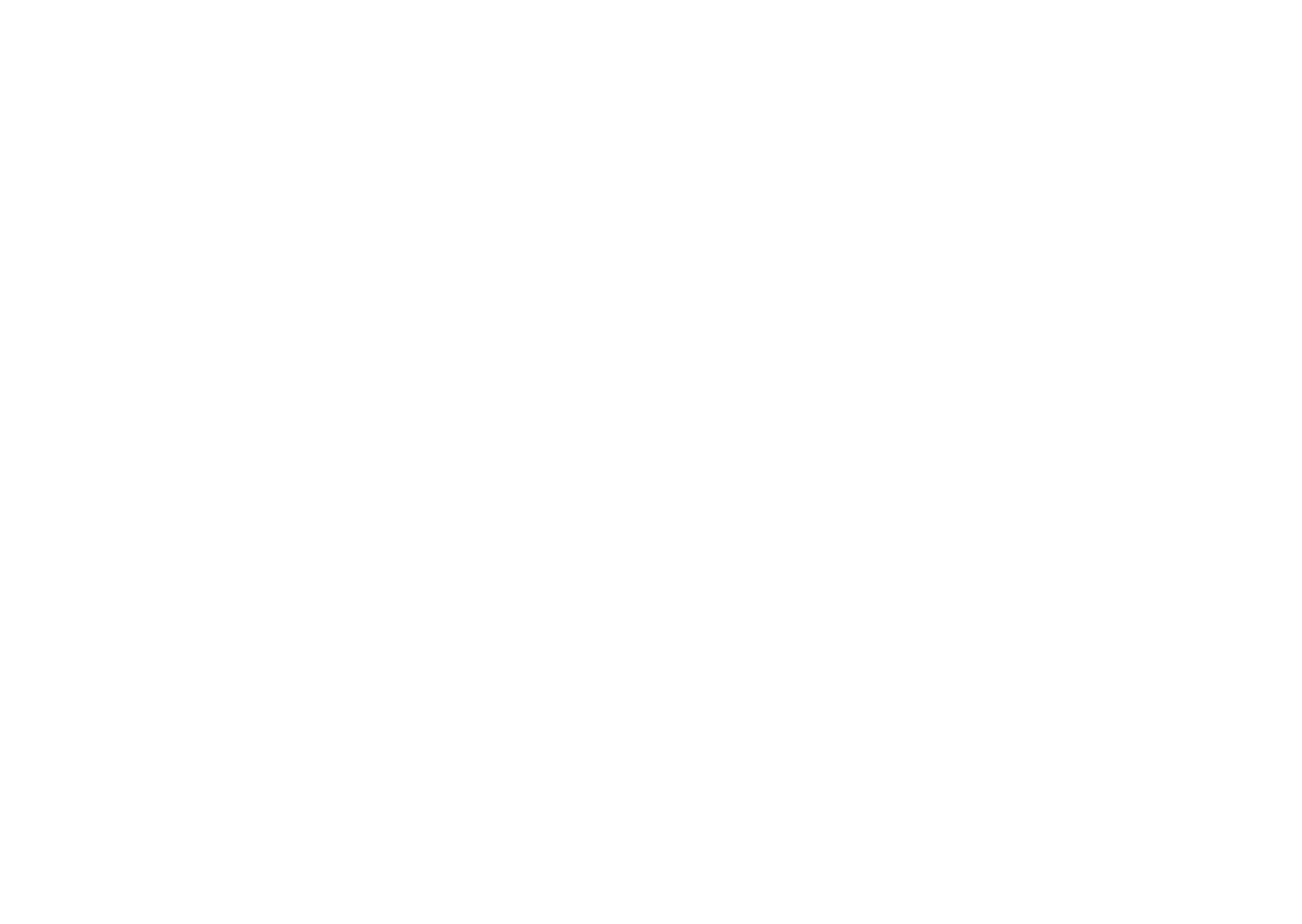direct action, etc. Of course, if what is won is attained exclusively by political maneuvers, voting, referendums, etc (something rather improbable if there is no pressure from the street) the only thing to come out empowered is the democratic system. That is where the questions exists, and that is where we anarchists must be.

We will see how all of this ends, but the anarchist movement will emerge empowered if its practices, its forms of facing reality and some of its points of view are extended and take root in the collective ideology. The anarchist movement will also be stronger if our participation in the 15-M movement translates into, via criticism, self-criticism and public analysis, new collective experiences. It is unlikely that our objectives in the long term will grow significantly on a social level thanks to 15-M, though independently we may convince certain people in the process. This struggle travels other paths such as the constant effort to open spaces, edit materials, analyze, to do workshops and talks, etc, that we in no case should abandon just to be part of 15-M.

### **Contents**

| 0. A word to begin                                               | 6  |
|------------------------------------------------------------------|----|
| 1. The 15-M movement: basic coordinates                          | 8  |
| 2. What's not at stake. A strategic vision.                      | 13 |
| 3. Towards a concrete and practical anarchist partici-<br>pation | 19 |
| 4. Some objectives and possibles axes for action                 | 22 |
| 5. Neighborhood Assemblies: Hopes and Localisms                  | 26 |
| <b>6. Tactical Questions</b>                                     | 28 |
| 7. The end, at last.                                             | 32 |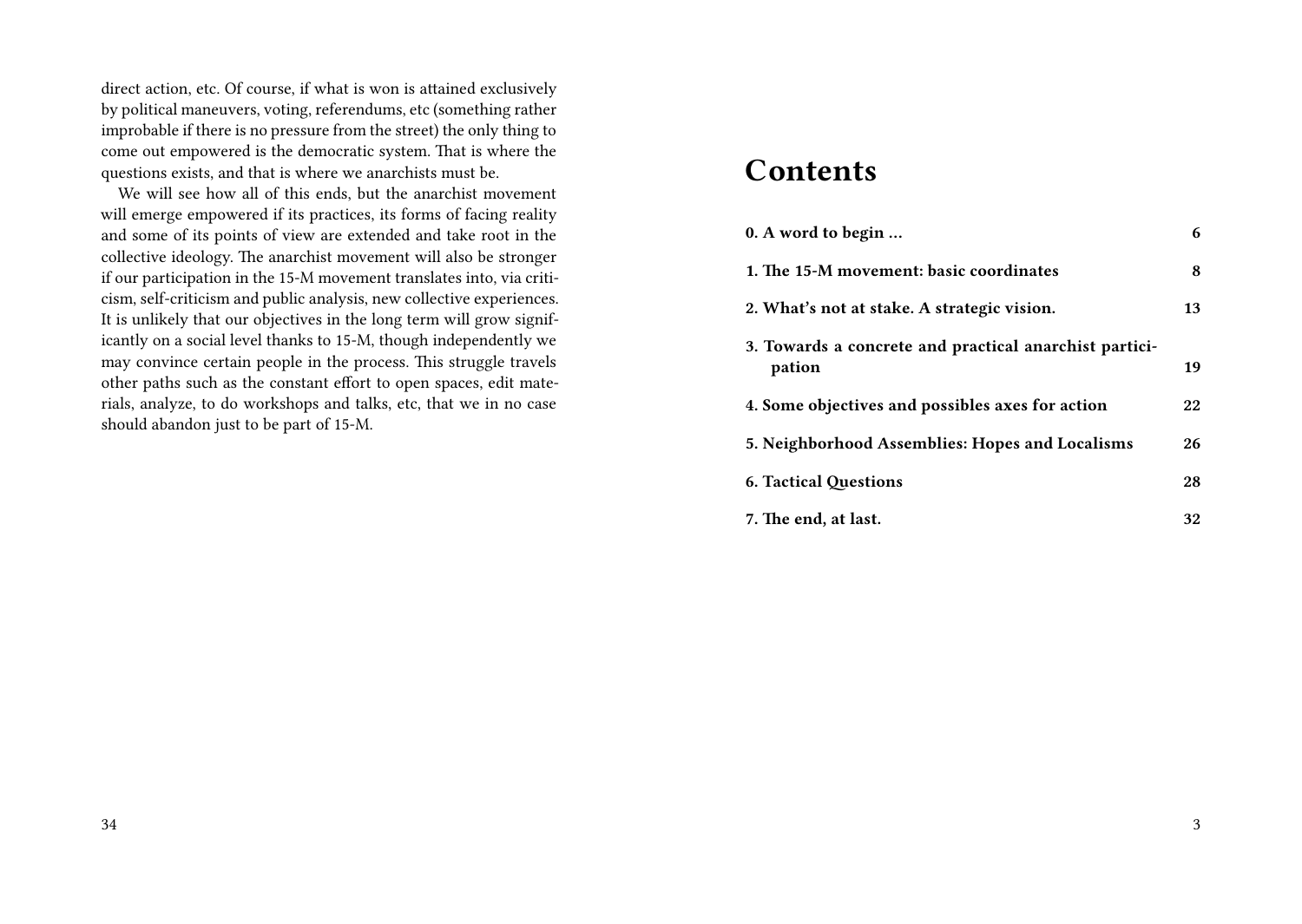Today there are many people that believe they can change electoral law, that its lawful to jump over what the Electoral Board says when it is unjust, etc. It starts somewhere. If the 15-M movement continues and gains things via mobilizations and assemblies, and this process more or less works, independent of the result, it's an asset to exploit. In this country, nothing has been won for a long time: entering into NATO, nothing, prestige, nothing, the Iraq War, nothing, struggles in the universities, nothing… In fact, the only change people assumed as their own was when the PSOE won over the PP in 11-M, and they did it by voting!<sup>1</sup> It reinforced the illusions of democracy.

In the third place, the 15-M movement has managed to get people out on the streets to speak collectively and publically about politics, of some of the social and political problems that surround them. This is something that has not been seen for a long time. Most of the conversations are in tune with questions of reform, of minimal changes, but as we said before, it starts somewhere. In some way it has breached in the logic of "don't get involved in politics", disillusionment and "you can't do a thing", the three little gifts that Franco, the transition and democracy gave us. What cannot happen is that we criticize people for not leaving their homes, and when they do, we criticize them for not demanding social revolution. That makes no sense.

If things are attained during the struggle in the streets, we think that when this is all over, perhaps it will be easier to convince people that assemblies in the workplace can happen, that heading out into the streets to protest serves a purpose, that you can win a strike or do away with a city ordinance: by means of solidarity,

 $1$  On March 11 2004 a terrorist attack occurred in the Madrid metro shortly before elections. The right-wing governing Popular Party initially blamed Basque separatists but as it became clear that the attack was the responsibility of Islamists, many Spaniards linked this to the PP's role in bringing Spain into the Iraq War. Massive demonstrations against the PP resulted and three days later the Socialist Party [PSOE] won at the polls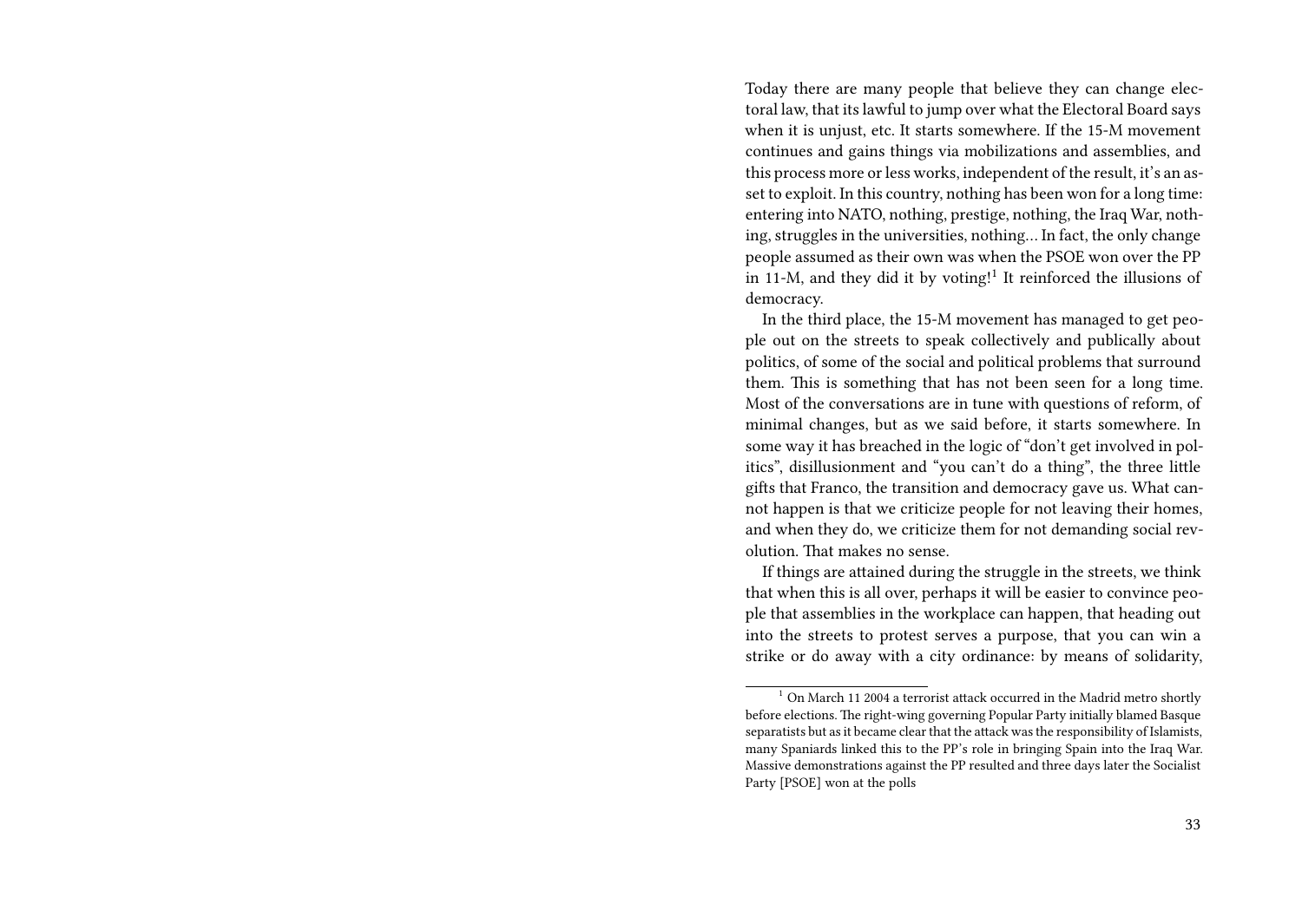### **7. The end, at last.**

We finish up, finally, going through one last reflection. The 15- M movement had a beginning and will have an end. Being realistic and keeping in mind how few us anarchists and our experiences are, it's rather improbable that our participation will be the real component that determines the development of the movement and its end. Still, we have a margin and the capacity to participate in and provide for the movement, so that it is not limited to a one of civic reform or a small piece of whatever issue. This proposal falls in line with that extraction, the one of trying to go a bit beyond. We do not have much hope that the 15-M movement will radically change the nature of actual society, nor could it even if it wanted to, and everything seems to indicate that it does not. Even if it attains its objectives, everything will translate into a reform of the democratic system or a temporary strengthening of the welfare state. Still though, this is no excuse to stay at home. We believe we must be there and participate, because if we do moderately well, it can be beneficial for anticapitalism and anarchism in the mid to long term.

In the first place we think that the democratic system and capital are what they are, and that every party, in the end, is the same. If the 15-M movement prospers and is able to reform the democratic system, ending with 'bipartisanship' or one party rule; with time, the smaller parties will end up showing their true cards because the democratic system and capital are like that.

In the second place, there is a positive aspect to all of this, whatever happens. A month ago, the general sentiment was "What a bunch of bullshit this is, but what can we do? Can't do a thing, etc".

This text was written in Madrid, so many of the descriptions and reflections may not match the reality of other locations, especially given the heterogeneity of the 15-M Movement. Even so, we think that it could be useful as a point of departure for reflection for all the comrades involved in the assemblies, regardless of the site. The text was written and corrected hastily so that it would be ready before the convocation of village and neighborhood assemblies on May 28. Keep this in mind while reading it and excuse any mistakes that it may have.

 $-$  Some Anarchists from Madrid<sup>1</sup>

 $1$  This text was translated so that English-speaking comrades could see some of the debate occurring among anarchists and libertarian communists around orientation towards this new movement. The text was translated by OliverTwister up to the start of the section titled "Fight Against Monsters", and the rest by a comrade of the group in Spain that wrote the text. All notes except for number 5 are added by OliverTwister to help English-speaking comrades.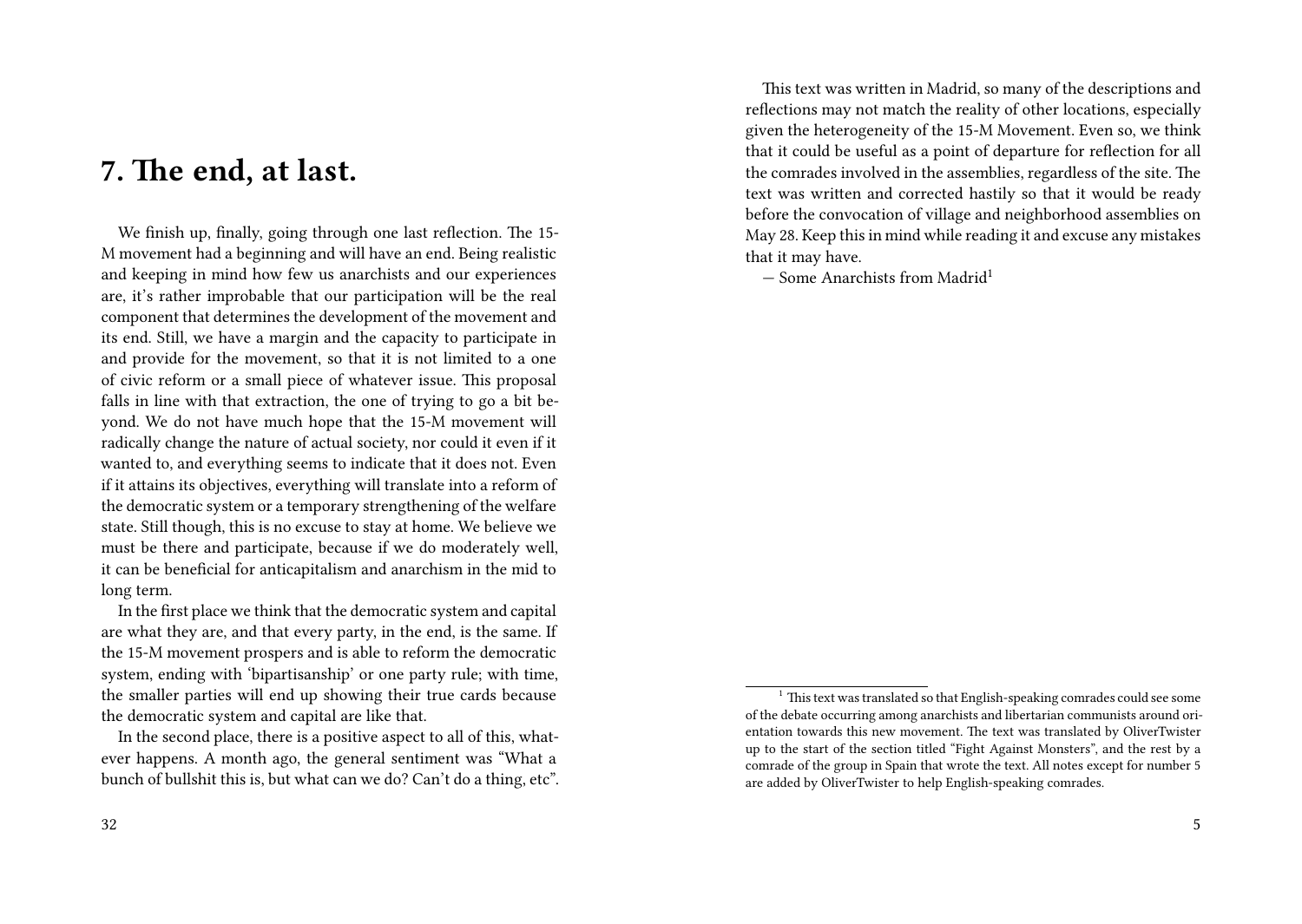### **0. A word to begin …**

Let's set the record straight. The signers of this text are anarchists, anti-authoritarian communists, anti-capitalists or whatever label you prefer. That is, we are for the abolition of wage labor and capital, the destruction of the state and its replacement by new forms of horizontal and fraternal life in common. We believe that the means to do this should be as consistent as possible with the ends they seek and therefore we are against participation in institutions, against political parties (parliamentary or not) and hierarchical organizations, and we are committed to a policy based on assemblyism, solidarity, mutual aid, direct action, etc. Because we are convinced that these are the most effective means to lead to the revolution. We say this to remove any suspicion, and to mark the lines that we are basing this contribution on. Now, just because we are for a social revolution to destroy capitalism, the state and which involves the abolition of social classes (along with so many other things) does not mean we think that this can happen in the short term, from sunset to sunrise. What we have raised here are ends, i.e., situations that, hopefully, we will arrive at after a long journey and a considerable development of the revolutionary movement. To think otherwise is to be Utopian, is an exercise in delusion and immediatist fantasy. A revolutionary approach must translate into short-term strategy in a series of proposals to address the reality that confronts us with situations that involve issues such as the abolition of wage labor, the establishment of libertarian communism, the social revolution … issues which today, obviously, are not even remotely on the table. This intervention can not simply repeat monotonously the raging need for revolution and abolishThis does not mean to tone down what we say or fool people, it means to abandon magical words and weighted ideas we typically use. Concepts such as active abstention, direct action, mutual aid, revolution, etc, don't need to be initially understood by people who are not familiar with their use. It's no use being enclosed by them. It is more useful to try and explain them in a plain and simple language, without anarchist technicalities and intellectualism. The same is true for aesthetic of the propaganda, which is usually as uniform as it is far off from most people. A clear example is the problem that arose with the circle-A's in the Sol encampment. Since no political symbol or flag was permitted, many people from the assemblies perceived, with great or little reason, that the circle A's should not have a place there either. Considering that circle-A's are not political symbols but rather entirely to the contrary, some anarchists took it very poorly. Others, giving an example that horizontalism and consensus are respected only when it interests them, kept using circle-A's on banners and tags. In either case, we should have reflected on whether all of this is our fault, of having failed to see that during all these years we are not the same as the rest, although, to our favor, it must be said that the decision to leave out circle-A's seems to have been discussed. The theme of the circle-A is of little importance, what matters are the messages we want to give and if we have to let go of putting A's up, no big deal. In the end, as a comrade rightly said the other day, we have nothing to sell (which is true when we behave as such, which is not always the case). Worse than the case of the circle-A's, which as much as it can hurt is still understandable, is that of feminism which is finding certain opposition as much in the camps as on Twitter, with ugly gestures and well out of line comments.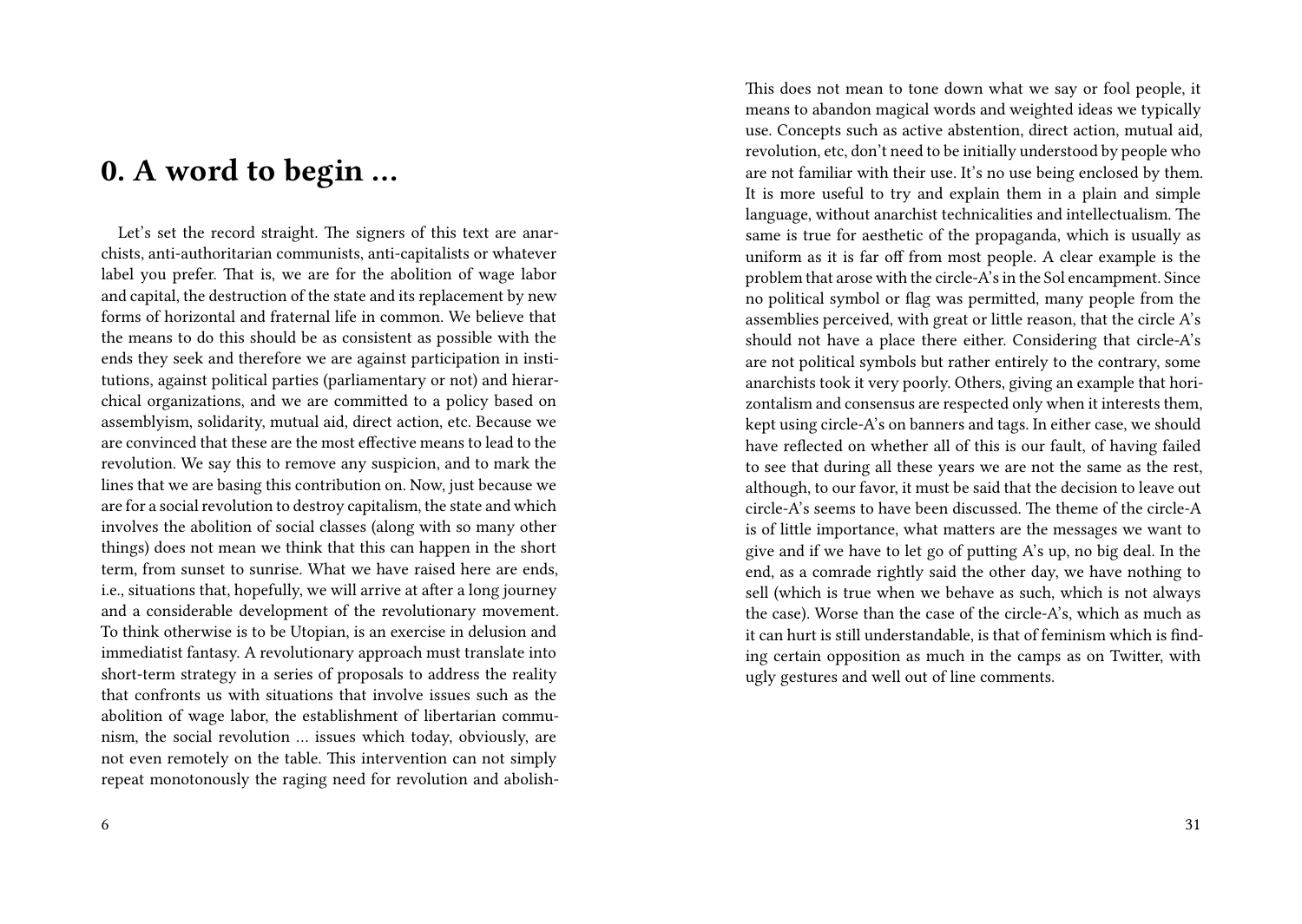criticism, all without hysterical accusations or stupid victimization. We must assume that one moment or another we will get our hands dirty whether we want to or not. It happens in the best of families.

**"Don't be afraid, just play the music" (Charlie Parker):** Linking up with the previous content, we must be aware that to participate in the 15-M movement is to enter into territory unknown by most of us. We assume we will screw up quite a bit. Us anarchists are not, nor do we want to be, perfect. We have every right in the world to make mistakes. Refusing to act out of fear of becoming a reformist, or still worse, fear that some imbecile tags you as a reformist or vanguardist is as absurd as to renounce thinking for fear of being wrong.

**Anarchist vanguardism:** Two words that together may seem to be a contradiction but are not at all. Some Marxist currents consider themselves to be the vanguard or to pretend to be, even when no one pays any attention to them. We anarchists refuse to turn into a vanguard no matter what, but if we allow ourselves to stray from this we will end up falling into vanguardism. If we try to move much more quickly than the rhythm of the situation, we run the risk of separating ourselves more and more until we are alone, far from reality and from what is actually happening. Further more, neither does this ensure being "ahead" of the rest as you could have taken the wrong path. We anarchists do not want to tell people what they should and should not do on the basis of a better understanding of some sacred book or of the revolutionary canon, but that does not imply that on occasions we end up believing ourselves to be better than the rest and that they should "follow our example", especially when we participate in conflicts of this sort.

**Symbolism and speech:** So that our participation may be efficient and that we can collectively build something worthy it is necessary that we leave aside symbolism, proper codes, fetishized words as well as marketing the property of our movement-ghetto. It's the same as our above comments on the theme of discourse.

ing the state and capital. Being an anarchist does not mean to be a badge that chases everyone else, repeating over and over again how bad the state is and how good anarchy is. And yet, following the 15-M movement in recent days we have read online texts and commentaries close to immediatist delirium and, even worse, we have heard positions from comrades and friends that slide into the abyss of anarcho-badgism which, with all good intentions, are trapped in the maximalism of the great slogans of the long-term proposals, etc. We know what we're saying, all the comrades writing this have been in these situations and, worse, have often contributed to their extension. Let us also be clear that this text is both critical and self-critical, and that it serves primarily to try to keep ourselves from falling in those traps. To wrap up, it should be noted that this text was written hastily, to the rhythm of events, with the aim of coming out before May 28, when the Popular Assemblies in different neighborhoods and towns Madrid have been called, so do not be surprised to note in some areas precipitation and urgency. We'll stop there.

In summary, this text is intended as a reflection and a proposal to break the impasse in which we have been anchored for a long time, to get rid of burdens that drag and immobilize many of us. It is, in essence, a reflection to try to clarify for us how we can contribute to and participate in what is happening around us.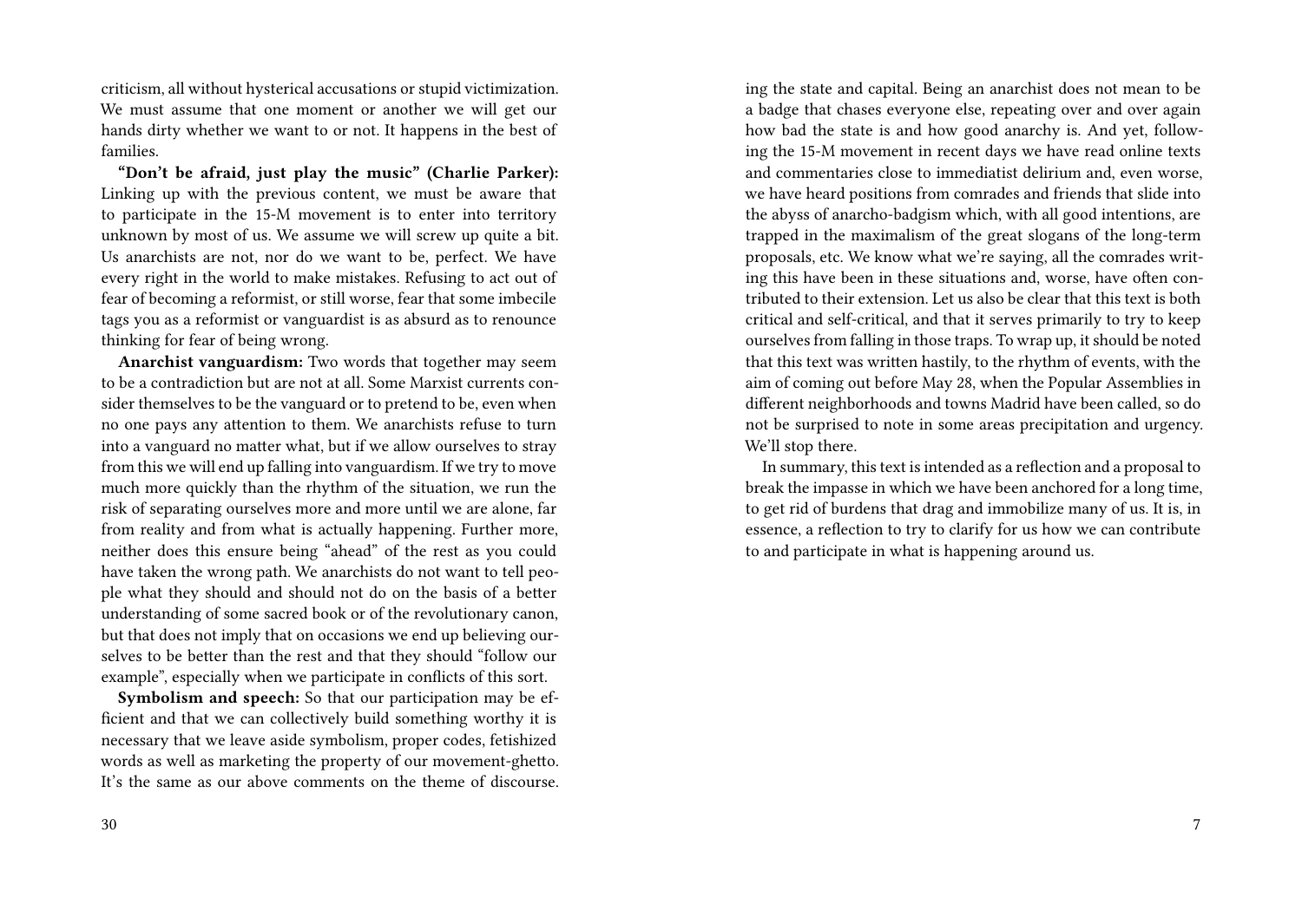## **1. The 15-M movement: basic coordinates**

And what is happening around us is obviously the movement called 15-M, which in the last week has emerged as a bull in the china shop of national politics. Whether we like it or not, and we want it or not, the 15-M movement has broken all expectations and has surprised everyone: police, politicians, journalists, organizers, ordinary people, citizenists, leftists and, of course, the anarchists. At first everyone was off-sides and, since then, everything has been a series of more or less successful attempts to take positions on or within the 15-M. We will not even begin to analyze its causes or to review the various conspiracy theories or poisons that have emerged in its wake, these are not important for what we want to discuss. We will try to provide what we understand are the basic coordinates, or at least the most important ones, in which what we call the 15-M movement is moving, to see if an anti-capitalist or anarchist participation in it is possible (and if so how). Naturally, it will be a fragmentary, partial and incomplete description. We do not care, things are going too fast.

The first thing to say is that the 15-M movement is a real social movement and as such, is extremely heterogeneous and contradictory. It contains everything, and everything is in different doses. That is, anything we say here should not be taken as absolute defining characteristics, but rather as tendencies, nuances, etc. Expressions of a movement under construction within which there are struggles, tensions, and constant change.

makes sense, because they are real assemblies, with normal people, among a fight between different sectors to "control" the situation (consciously or not). Horizontality, equality, the efficiency of the assemblies, their communication, their sanitation, is not something that comes because people people meet in a plaza and talk amongst themselves. Not even close. It is something that has to be fought for against the manipulators, politicians, and intoxicators; we have to construct it despite the years of demobilization, conformity, and daily delegation of power. If we don't stay clear, we'll end up in the hands of those who seek to turn the assemblies into transmission belts that limit themselves to approving or accepting the proposals baked at home.

**Fight against monsters:** Participating in assemblies where there are people ready to do whatever it takes (manipulate, lie and, most of the time, act stupid) to get their position out is very complicated and frustrating. Anyone who has had to swallow this can say that it's fucking bullshit. First, for everything you have to swallow. Second, because not everyone around you can see it and if you accuse someone you end up being the one that raises suspicions. Third, because you end up confusing what are simple failures and poorly thought out errors with actual intentions to manipulate (brushing up on paranoia) and, lastly, because without noticing you end up doing or seeing yourself as obligated to do similar things as them. These days we have heard things such as "take over the commissions", "attain positions of power in the assemblies", "disperse ourselves throughout the assemblies", "pretend not to know one another" and other charming ideas, on the part of comrades that we don't have any kind of doubt or suspicions for, and those that, of course, we will not judge. These kinds of situations are like that. The frustration, the rage towards the manipulators and finding yourself against the wall and the sword make you say and do things of that style. Against this there is no other cure other than to be constantly attentive, to self-criticize and to know how to criticize and make sense of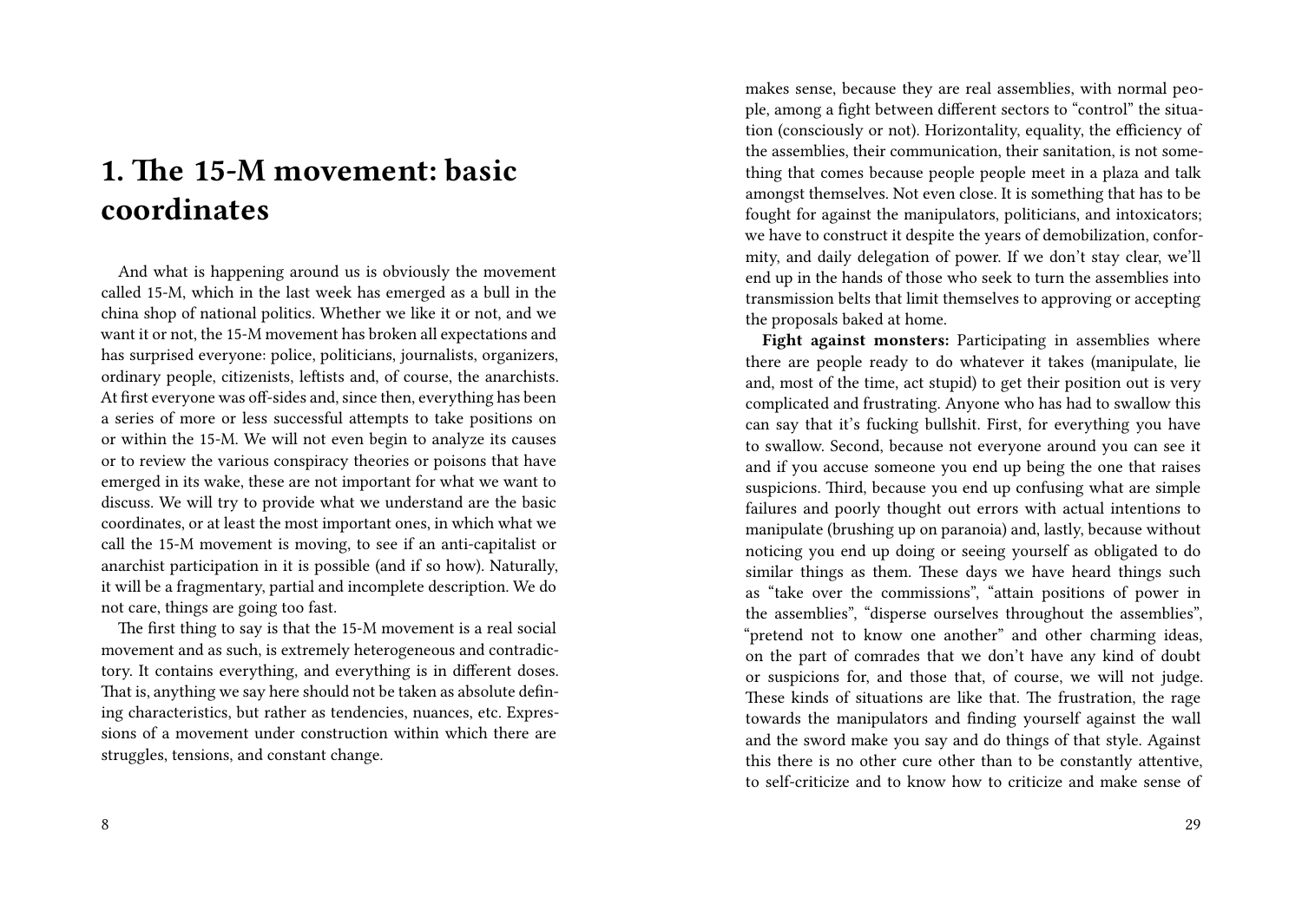### **6. Tactical Questions**

The text is becoming long and we want to close it with some some reflections — we'll try to be brief — about certain tactical aspects that we've seen, and that we'll continue to see, in the coming days.

**Violence/Non-violence:** As we mentioned while describing it, the rejection of violence is a basic point that the May 15 movement agrees on. The initiators (Real Democracy Now!) took it upon themselves to express this in the most disgusting way possible: marking themselves off from the incidents that happened on the demo and pointing out everyone who didn't. This shouldn't be very strange, given the media bombardment on this issue these last years. Through the police, media like La Razón or Público did not hesitate to give alerts about the danger of the "400 nihilists [antisistema]" that were trying to control or split the movement. A week later, nothing. It seems that the great majority of anarchists have assumed (with more or less of a problem) that nothing happens because someone declares themselves non-violent. Violence and self-defense is a question that will always be there, but it is completely secondary. If we stop thinking of it as something that can be useful or not, beneficial or dangerous depending on the circumstances and we transform it into something irrenouncable, or we throw a tantrum to get the May 15 to sing the praises of violence we will completely lose our orientation. Today non-violence is called for, other days will call for other things.

**Assemblyism:** We hear a lot of the criticism that the assemblies are not true assemblies, because there is no real horizontality, because there are those who seek to manipulate them, etc. This all

That said, because of its social composition and the slogans that are most commonly heard in the meetings and working groups, as well as the opinions of people who are constantly publicizing it on the Internet (twitter), we could say that this movement is, most of all, a citizenist and openly democratic one. Or rather, it is these types of approaches to political and social reforms (electoral reform, real democracy, greater participation, criticism of mainstream political parties but not of the representative system or political parties in general …) that, in general, gather around more people and raised hands.

However, this content is expressed in assemblies that reject any classical representation (for example, becoming another political party) and who deny any precooked political ideology, symbol or form (from parties to Republican flags, including the circle-As). There is a slogan that is making the rounds on twitter: "This is not about left or right, but rather up and down." The movement, for now, positions itself mostly on self-organization, (non-violent) direct action and civil disobedience, though it does not use these magic words.

Non-violence is, in fact, one of the fundamental coordinates of 15-M, which, undoubtedly, is collectively assumed without discussion. We'll get into that later.

All this does not detract from the fact that inside the movement you can clearly see a "power struggle" between different "factions", organized or not. Members of leftist political parties, members of social movements, anarchists, ordinary "outraged"<sup>1</sup> people that come with their own world view, etc. all struggling in the inside at all levels, from the ideological or practical orientation of the movement, to control (and in many cases, manipulation) of assemblies, committees, etc. In many committees and groups we are seeing everything from accidental loss of records, personality politics, people who cling to the spokesmen, delegates who try

 $1$ <sup>1</sup> The participants in Spain are known as los indignados [the outraged].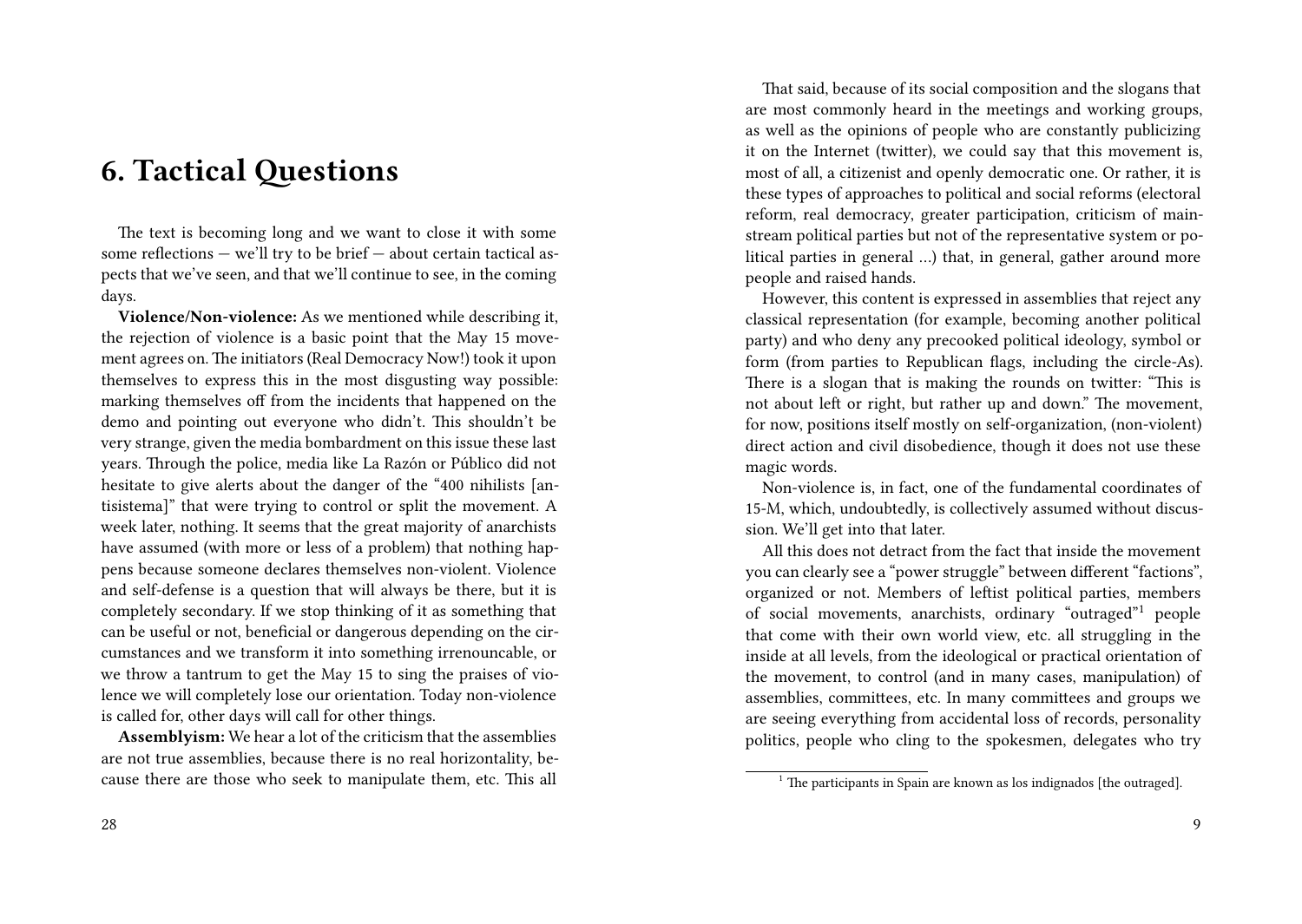to stop debate in general meetings, commissions that jump over agreements, small groups who want to keep the refreshment stand, etc. Many, sure, are the result of inexperience and egos; others seem to be directly taken from the old handbooks for manipulating assemblies.

Around this struggle is also all the people who come there. People who come to participate, to listen, to be heard, to provide food or other materials, to see what happens, or just to take some pictures while acting like tourists in their own city. Under the tents of Sol one has the feeling of being in a bazaar in which nothing is bought or sold.

On the other hand, one of the great problems of the occupations is the difficulty of participating in them fully, not everyone can go to the center every day, not everyone can stay overnight, not everyone can participate regularly in commissions, etc. This can certainly help create informal leaders, cliques, weird and strange biases that the people, who are not assholes, are going to notice, will discuss, and will act accordingly. In fact, one possible consequence of who is taking the brunt of the occupation (and also who is more accustomed to go and propose activities) is the progressive ghettoization that the occupation has suffered during the weekend. Compared with the atmosphere of encounter and protest during the most intense days (especially on Friday, given the expectation of a ban from the Central Electoral Board) over the weekend the thing lost steam and one could notice that the atmosphere of protest had become much more playful, even though the committees, subcommittees and working groups continued to operate. At times, #acampadasol seems to be reproducing the worst and most banal of ghetto squats: concerts, drum circles, dining, performances, clowns, etc. at the expense of its original appearance, which contained markedly more of a character of protest, politics and "indignation" (as pro-democratic and limited it was). On twitter, which we should not forget played a large role in the rise of the 15-M movement and the Sol occupation, the discontent of many

10

ciations…) with an eye towards the strategy that they have in the medium-term for carrying out the legal changes — and little else. The citizenists may try to push a bit more towards specific neighborhood problems, establishing links with whatever neighbor associations they can, boosting their social centers and offices of social rights where they exist, etc.

We have already discussed in the last point what we think would be an interesting way to participate in the assemblies, we won't spread ourselves too thin. Of course we would like to discuss how in each neighborhood some issues and proposals could strike more deeply than others (for example, in some zones immigration raids are more frequent than others, in some sites the public health is worse then others, etc.) We will have to see in each concrete case what is most necessary and most important, there are no magic formulas here.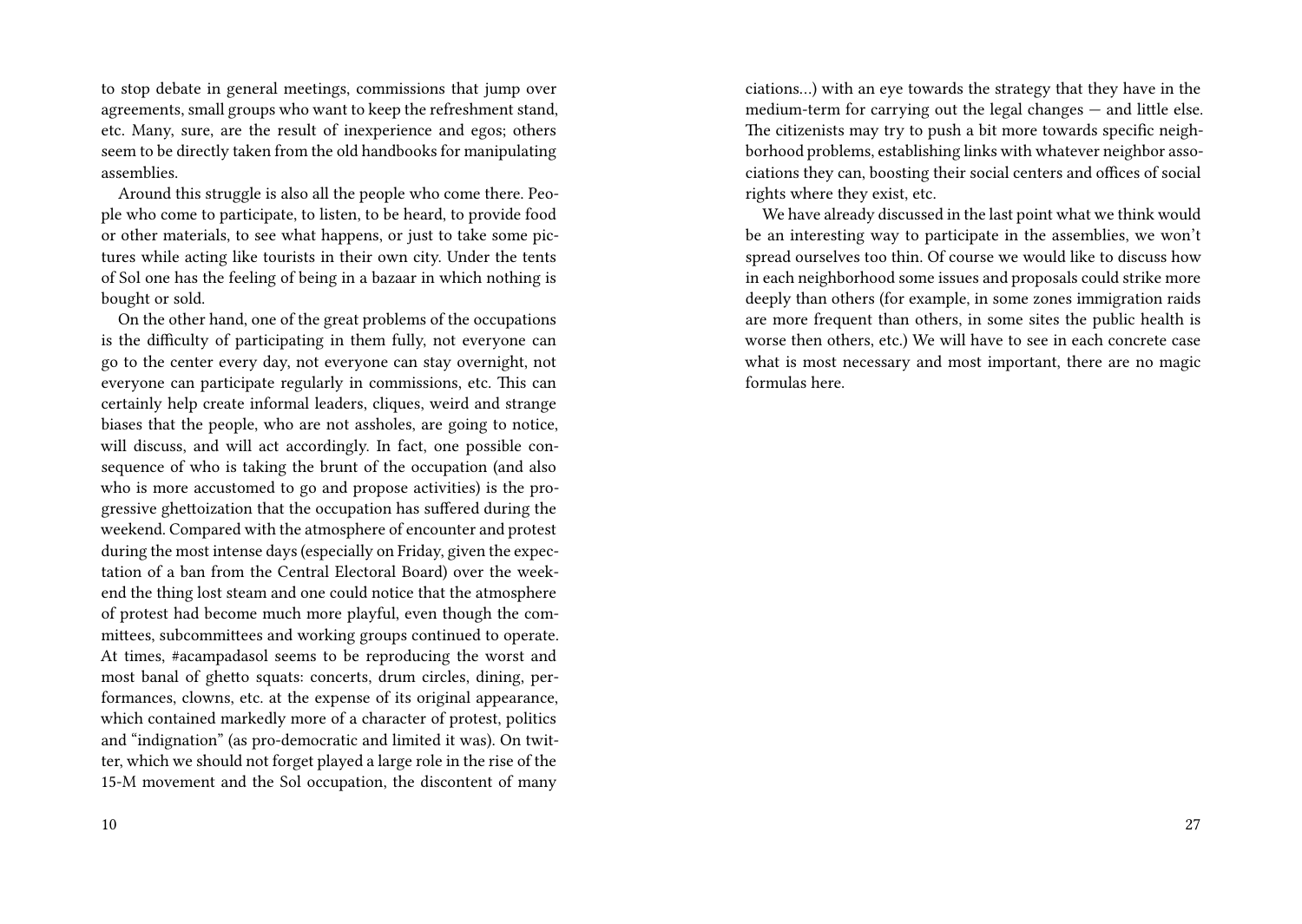## **5. Neighborhood Assemblies: Hopes and Localisms**

In large part this text was written while considering the popular neighborhood assemblies that have been called for May 28, which should explain its urgency, its precipitation, and a large part of the errors that it may have.

The extension to the neighborhoods is a logical extension because the occupation in Sol is unsustainable in the long term and because many of its characteristics only allow for a limited participation, as we have already noted.

Speaking with many comrades, we have seen that some have many hopes in the neighborhood assemblies. The idea is "there's nothing left to do in Sol, let's go to the neighborhoods". Let's not deceive ourselves, if the May 15 movement continues its pull, the neighborhoods are going to be Puertas de Sol in miniature, with all of its good parts as well as its defects, including the party activists who are there fishing, the citizenists, etc. In some neighborhoods and villages in the south of Madrid, the proportion of activists may even be higher than we find in Sol. The ballpark may be smaller and less overwhelming, but the heterogeneity, the problems, contradictions, and conflicts will be the same or even greater.

We believe that the leftist activists, along with all of the common folk that are in support of the four basic reforms, will try to convert the popular assemblies into foci from which to promote the slogans and demands for which they have been fighting in Sol, with which to collect signatures, to advertise for the demonstrations and to build support in the neighborhoods (neighbor and merchant assopeople who are not happy about this drift is beginning to creep in. A clear example of the discontent that took place the weekend was the discussion for or against alcohol — on Saturday one of the assemblies had to leave Sol because of the number of wasted people — and the subject of the drum circles, which on Sunday even forced the postponement of a meeting where no one could hear (although it must be said that the drum circles, like alcohol, had plenty of supporters).

It is obvious that the 15-M movement is not a revolution, it is not militant, and those who disagree based on the hashtag #spanishrevolution with which it initially spread should realize that this was a mix of marketing, humor, and hope. Nothing more.

The last point is that we wanted to make is, for us, perhaps the most important, along with the marked assemblyist and horizontal character (with all its defects, which are many): the tremendous change of attitude that we have seen around Sol all week. Let's recap. After the initial mass demonstration on May 15 and, especially, after the eviction of the first occupiers, people have taken Puerta del Sol en masse night after night in a way that none of us had ever seen. Protests against the war, although some were more massive, did not have, even remotely, the continuity, participation, attitude and environment we've seen this week in Sol. It is as if, suddenly, passivity and the habit of each person minding their own business had broken down around Kilometre 0.<sup>2</sup>

Going to Sol or its neighboring streets to distribute pamphlets is a pleasure, people come up to ask you for one, they take them with a smile, they ask questions, they thank you… The first days, if you formed a small group to discuss something, people would perk up their ears to participate, to listen. It has been normal to see the most varied sorts of people discussing in small groups.The working groups and the general assemblies are massive events of between

 $^{\rm 2}$  Locations in Spain are generally marked based on their distance from Kilometre 0, located in Puerta del Sol.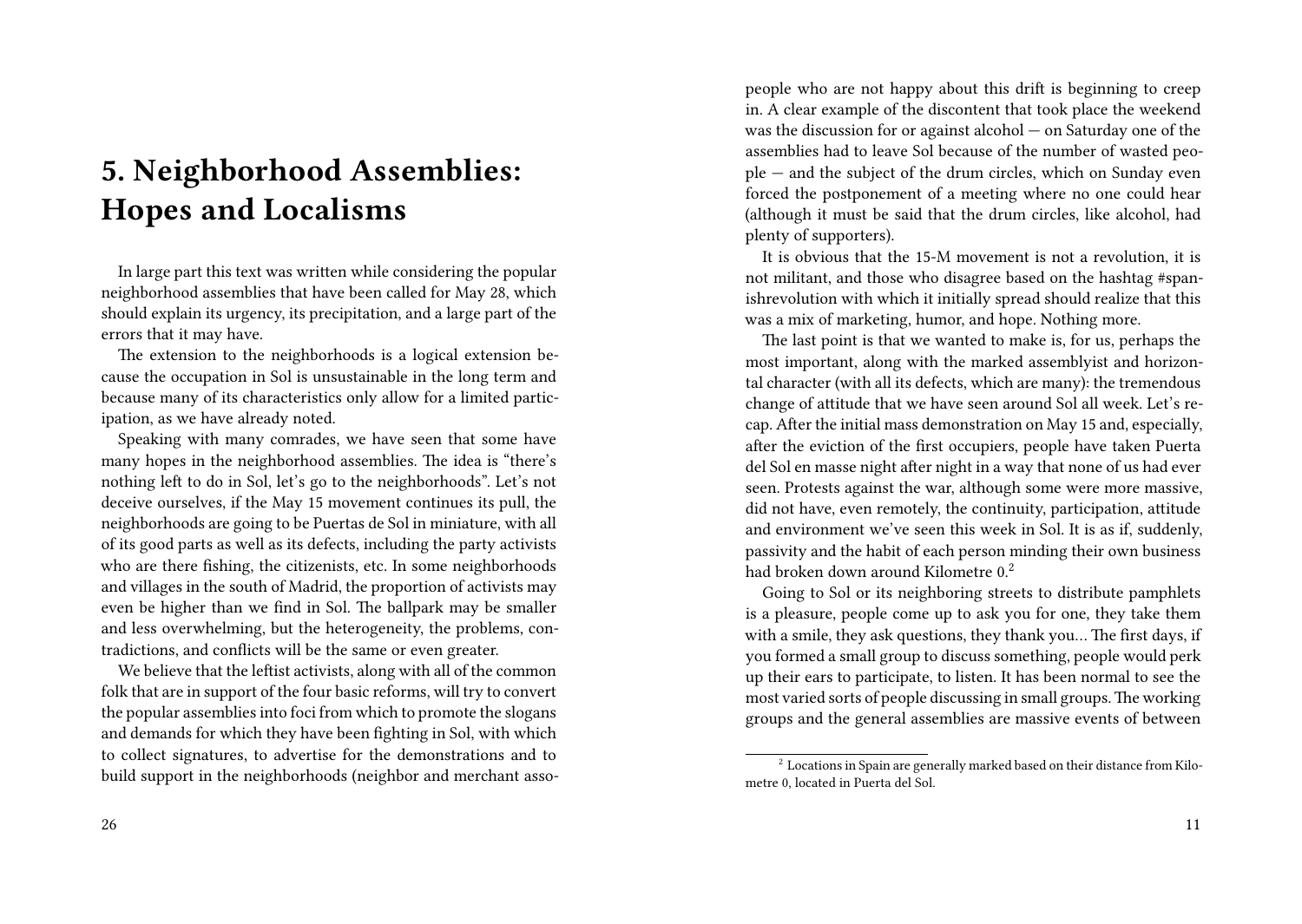500, 600, and 2000 people (seated, standing, getting close to hear something), etc. And, apart from this, there is a permanent sensation of a good atmosphere, of "this is something special". All of this reached its culmination on the night of Friday-Saturday, when people began the day of reflection. Listening to more than 20,000 people shouting "We are illegal" and taking pleasure like children in ignoring the law is truly breathtaking. However its clear that this intense atmosphere, of participation and of real politics began to decay beginning on this night. In part because of the adrenaline rush of Friday night, in part because of the decision to "not be political" on Saturday and Sunday, the weekend has had a much more festive tone, more like a circus than the previous days. Even so, we truly can't remember anything like it.

**Organization:** Try to improve the functioning of the assemblies. Fight for a real, not just formal horizontality. Avoid the formation of cliques of specialists or of perpetual representatives. Avoid turning ourselves into a clique of specialists or perpetual representatives.

These issues and proposals are clearly limited, a result of our haste and of our own inexperience in this kind of movement. We have to improve them, refine them, and share them. And above all, we have to build them together with the people that are going to the assemblies, in a process that will change the proposals just as it will change those who take them up and put them into practice and who will probably go from few to many. We do not think now that just because we go with four concrete proposals instead of the same old anarchist story that we always do, that people will accept them as if by magic. No, we are not proposing magic, we must be clear that even if we are capable of beginning this process, it will be a long and difficult road. We believe that, with time, we will all learn and take more things away. One way or another, we anarchists must participate in the assemblies of May 15 as a laboratory in which to experiment, make proposals, make mistakes, learn, and begin all over again.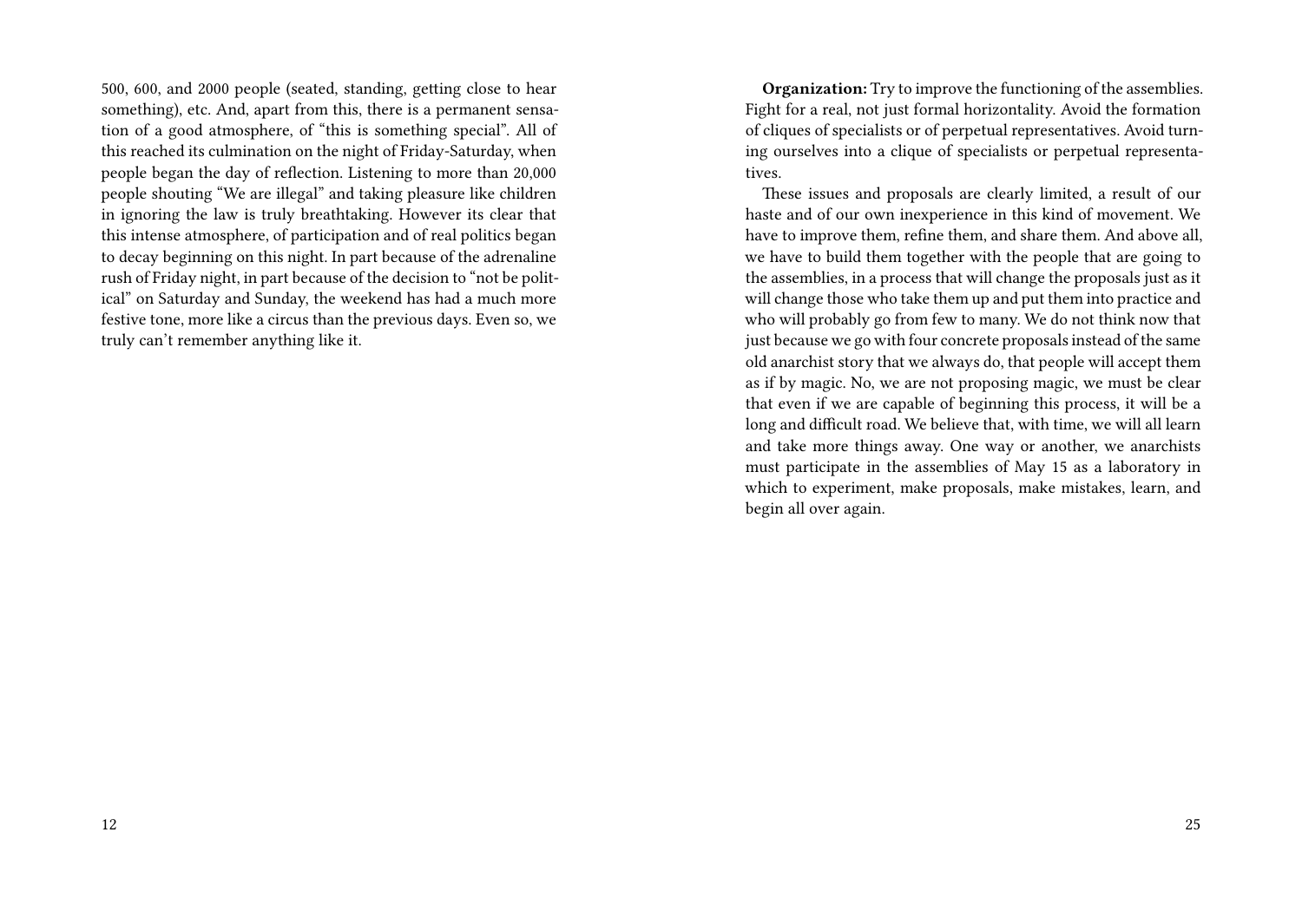assemblies. We should all try to work together to complete them, clarify them, and criticize them, etc…

**Housing:** Organize ourselves to resist evictions and real-estate bullying. Propose occupation as a temporary alternative in the case of evictions that are not stopped. Put pressure on landlords that take advantage of their tenants. Put pressure through direct action on bank branches which hold the mortgages of families with problems to renegotiate them or simply to make the conflict visible. Make it visible through flags or similar things in the balconies of houses that are being squeezed.

**Work/Unemployment:** Take advantage of the assemblyist example of Sol by taking it to workplaces, debate and talk in assemblies about workplace conflicts and about our problems as unemployed workers, propose that the assemblies become a point of assistance if we have a problem at our workplace. Visit and denounce the workplaces that produce workplace accidents…

**Immigrants:** Try to involve immigrants, who are definitely underrepresented in the first place, let people know what happens in the CIEs,<sup>1</sup> let people know and propose mechanisms for action against immigration raids, organize ourselves to offer legal information through consultations, workshops, etc.

**Health:** Try to involve workers and users-sufferers of the public health system in the struggle against its deterioration and inaccessibility, avoid being led to fight each other ("the problem is the lazy workers" or "the problem is the seniors that are always going").

**Gender:** We must figure out how to push back the giant wave of anti-feminism that is in the air of our society, and that has been expressed several times in the occupations. It could be interesting to try to emphasize or debate about sexist violence.

### **2. What's not at stake. A strategic vision.**

That said, what can we as anarchists do over there? For any anarchist who is at least somewhat connected to reality, fortunately the great majority, it's clear that we must be there, that there is something to be excited about. What none of us knows too clearly is what we can do, what we can contribute, and what we can expect from the May 15 movement. This is logical, given the heterogeneity and contradictions that it contains. In this section, we will try to express how and in what sense we think it could be interesting to participate in and contribute to this movement. We say "strategic vision" because it is a general vision, which we will try to annotate later with concrete proposals and some tactical considerations.

The largest part of the process currently developing in the May 15 movement consists in trying to find the slogans and political demands that are going to define it. This process is occurring in the working groups as well as the commissions themselves. In the former there is more debate and ideological struggle, while in the latter, in which those debates become concrete, is where we see tricks and skulduggery. One doesn't need to be too sharp to see where the trouble lies: commissions such as those of Communication, Internal Organization, Assembly, and Politics are where one will find the greatest number of politicians and party activists [políticos] per square meter. Meanwhile, in commissions such as Infrastructure, Food, or Respect, the cuts seem to be much milder. To be clear, we are not saying that this is the only thing happening in the commis-

<sup>1</sup> Centros de Internamiento de Extranjeros [Foreigner Internment Centers] are detention centers in Spain in which undocumented immigrants are held prior to expulsion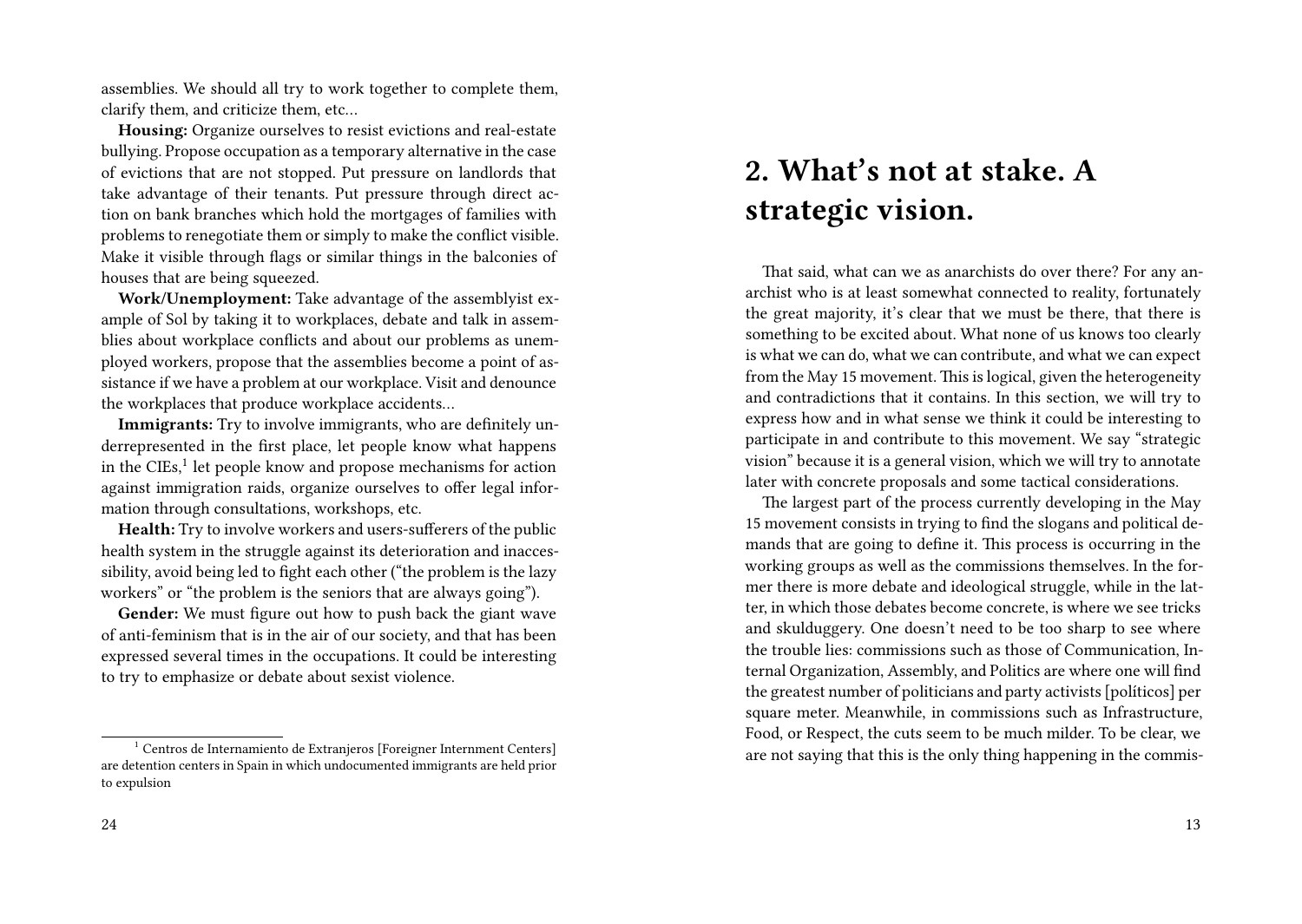sions, but that some of the things we have seen or have been told are tricky.

As we said before, the demands with the largest echo on #acampadasol are those of political and, to a lesser degree, social reform, with a major citizenist content: reform of the electoral law, a law of political responsibility, greater participation, a law for payment on account of mortgages, etc. The members and militants of leftwing parties (IU, IA, etc.)<sup>1</sup> and social movements are trying to tack the ship to the left, so that it will take up classical left-wing demands (from a basic rent and debt relief, to the nationalization of the banks), even though in the front are those who want the movement to be as neutral as possible (for example, twitpic.com) and they base themselves on a basic #consensodeminimos [minimum agreement]. $^2$  In our opinion, we think that the most likely situation is that the final objective of both sides will be, whether through a citizens' initiative or through the action of a political party — probably  $IU$  – to present a proposal to the Congress and to ask for its approval through a referendum. In this sense, both sides are putting a lot at stake to determine the contents of such a proposal and certainly how it will be carried out, but in a given moment they converge in certain basic points.

Obviously, we anarchists are convinced that if some of these reforms were achieved, even if they changed some of the "defects" of the system that infuriate people the most, this would not change anything essential. The problem is not corrupt politics, but politics as a separate sphere of life; the problem is not the lack of govern(which we certainly have a lot of) is by trying to explain and share our posture with those that don't know it.

We sincerely believe that this can be a good way to break out of the tramp of an intervention based on ideology, which tries to seek approval for specifically anarchist long-term principles or objectives, something which, as we've said many times already, is not something that is or could be in order today or tomorrow. We also believe that this could be a good way to avoid the power struggles that will happen in the assemblies for high-level questions (laws, etc.) without at the same time quitting a movement that still has the potential to show a lot of fight. To put ourselves in a war of attrition to combat those proposals or to continually and openly confront each and every leftist, citizenist, or normal person who just wants a couple of changes is not going to get us anywhere. We must be conscious at every moment of where we are and where it will be possible to go. If we do not continually do this exercise of analysis and reflection we are going to get nothing but disappointment and considerable frustration.

Of course, by participating in the 15M movement we will always run the risk of ending up as grunts, doing the dirty work of the left and the citizenists. We believe that today, given our scant support or power to call for action, this risk will always be there, in any real mobilization that we take part in (strikes, anti-development conflicts, etc.). This is a risk that we can't see ahead of time, and it is definitely something that, to a degree, is unavoidable  $-$  the only thing we can do is remain vigilant, not to stop going just because of emotion and to try to evaluate exactly when our participation is becoming limited to being the workforce for others, which is when it will become necessary to quit the field

To bring this section to a close, we see it as necessary to specify some lines of action that have occurred to us as examples of what we have in mind. They are neither the only ones nor the best ones, in fact they are fairly vague, they are just some examples of what have occurred to us or what we have heard during the days in the

<sup>&</sup>lt;sup>1</sup> Izquierda Unida [United Left] is the third-largest party in Spain and descends from the Spanish Communist Party, which re-adopted classical Stalinism after a period of Eurocommunism. Izquierda Anticapitalista [Anti-Capitalist Left] is a Trotskyist party that was originally a current within the IU but broke off and in 2009 contested the European election but did not gain any seats.

 $2$ <sup>2</sup> While editing the text, the Sol occupation has approved four points that make up the so-called #consensodeminimos. We won't evaluate this, as we think it does not change the essence of what the text says, we expected something like it sooner or later.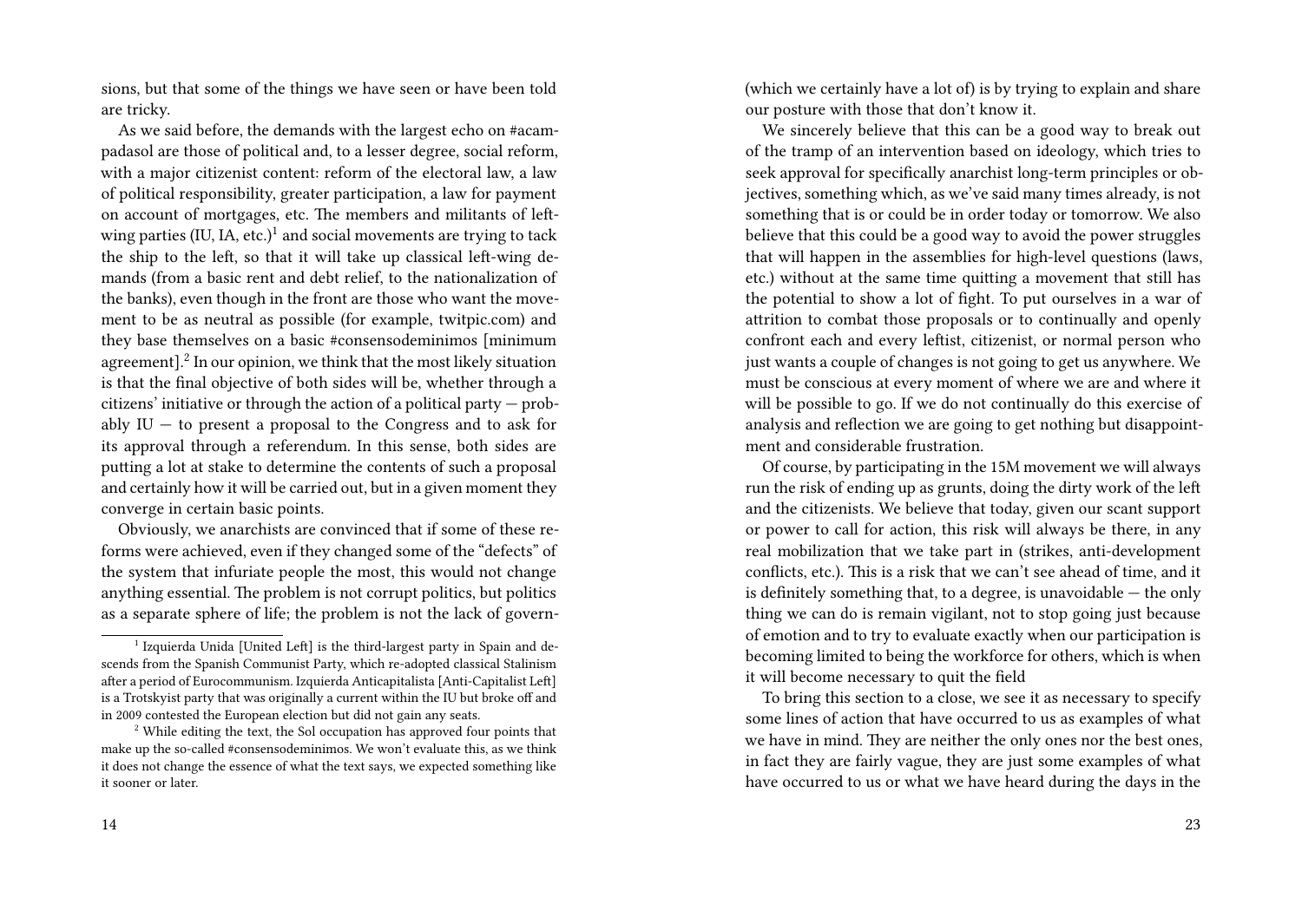## **4. Some objectives and possibles axes for action**

This proposal to participate practically and concretely has several objectives. One, obviously, is to improve our conditions of survival within capitalism. Although we know someone will call that reformism, for us it is simply necessary. Another objective is to signal and deconstruct, during the process, all of the contradictions and miseries of capitalism, democracy, the unions, etc. Not through elaborate and prefabricated discourses, but through debate and reflection about what is facing us, something much more complex and arduous than just publishing books written in another moment and another place. Yet another is to seek to create and extend a culture of struggle in the population, a collective sentiment that we achieve results through struggling alongside our fellows, solving problems problems with the people who are affected, through solidarity and mutual aid, without delegating our authority to professional mediators or representatives — a sentiment of "today for you, tomorrow for me" that soaks through the population and that displaces "each one for themselves" and "at least it's not happening to me" that is devastating our society.

Finally, if something has become clear to us this week, it is that although anarchists have a lot to contribute, we also have a lot, a huge amount, to learn, from the people we meet in the road as well as the situations which we must face. Participating in the assemblies is the perfect opportunity to clarify ourselves, our postures, and the way in which we communicate these to our fellows. This is normal. The best way to realize our faults and incoherencies ment transparency, it is the government itself; and the problem is not the bank or the bankers, but capitalist exploitation, whether large or small.

That said, we think that the anarchists are not and should not be in this struggle, that of grandiloquent demands and politics that are stuck in the sky. We should not enter this game, although if we want to be in the assemblies we must assume that we will have to put up with it and confront it face to face. We have lost nothing on this chessboard. The May 15 movement is not an anarchist or anticapitalist movement, which means that the maximalist anarchist demands are out of place. It does not make sense to fight for the general assemblies to take on things like generalized selfmanagement, the abolition of prisons, or even something as simple as the indefinite general strike, because it is obvious that the people who are there and the people who are following it with excitement and sympathy are not interested in that. Assuming (and it is a lot to assume) that for some strange reason, or through skulduggery, we were successful in convincing the general assembly or the neighborhood assemblies to accept as their own one of these slogans, the most likely result would be for the May 15 movement to quickly deflate, lose the majority of its supporters, and end up as a strange popular-frontist cocktail of leftists, citizenists, communists, and anarchists. That is, exactly what we have always criticized and where we have never wanted to be. In politics there is a term called "to vote with your feet", which means that when you do not like how things are going in one spot, you simply go to another. Something similar happens in every assembly, there are many people who, when they dislike something or feel uncomfortable, they stop talking, hang their head, and stop going, without showing their discontent.

Why does all this happen? Well, because real movements tend to be fairly complicated. They have their own composition, their idiosyncrasies, and their developments, and above all, because one can not expect people to become anarchists overnight. Not a sin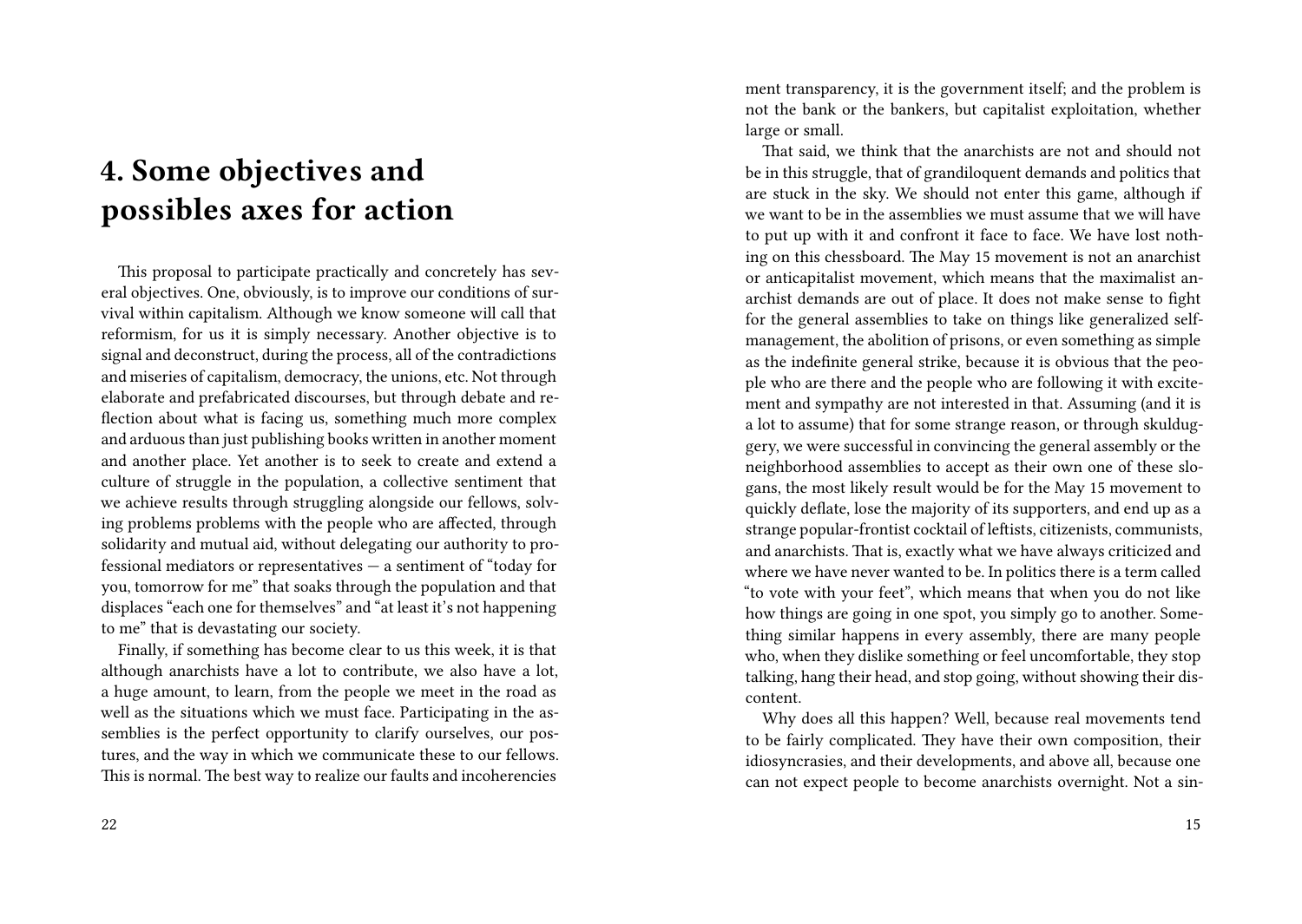gle one of us has become an anarchist quickly or painlessly, but rather through mistakes, illusions, incoherencies, disappointments, debates, frustrations, flabbergastings, and with pounding our faces into the pavement (sometimes literally, with a cop on top). It can be pointed out that, in these occasions, people and things can change with a dizzying speed. We're sorry, but we think that it's simply not going to work.

We must be conscious of the representative role that the commissions play relative to the people who make up the demonstrations. This was seen most clearly in the Political Commission, which at its height could bring together 350 people in its two subcommissions (short- and long-term). It is clear that the assemblies are open and that everybody could participate in them but it is undeniable that in the end the subcommissions became separated apparently by temporal stages. This separation is really marked by two very different viewpoints, the "reformist" and the "revolutionary", between those that are asking for concessions and legitimizing the power structures with small (or large) legislative reforms, and those that want to draw a road map for a rupture with the model imposed by capitalism.

This is a big mistake since "revolutionary" or radical measures can happen in the short- or long-term, the important thing is to be clear about the current context and the steps that we want to take. To cite one example, in the Short-Term Commission they are considering changes in the Spanish Constitution, and in the Long-Term Commission agreements such as the general strike. We do not think that a change in the Constitution (which needs the approval of three-fourths of the Congress of Deputies) is much more possible in the short-term than convoking a general strike (which is more of a tool of struggle than an end in itself), as complicated as this might be in the present day.

We think it is necessary to reflect on our involvement in the commissions, to try and make them more efficient and channel the use of energy in the right way. It's not worth anything if 200 people

Certainly, on many occasions we fall into inertia, just like everyone else. Instead of thinking about what we are capable of or what we want, we end up doing whatever is easiest: to "struggle is the only way", to "from north to south, from east to west…", "death to the state…", etc. This is an out-of-place discourse, in our opinion, and therefore ineffective. In the Anarchist Bloc on the demonstration of May 15 something similar happened: after a first phase with chants (whether good or bad, useful or not) that were at least related to the events of the day (democracy, capitalism, crisis), we passed to a remix of chants from our ghetto (from prisoners to Patricia Heras, including murderous cops), we slipped into selfreferentiality, into sticking to ourselves… Unfortunately, nobody there know who Patricia Heras besides the four of us.<sup>1</sup> How did it make sense to shout without a pamphlet that explained it? We only made people uncomfortable, who looked at us as though we stumbled in from the wrong film… Everything has its own time and place, and if we don't know how to adapt our discourse to the time and place, it will not go well for us. Adapting discourse is not the same as lowering it, it is making the message adequate to the context and the code to the receptor; it is giving our opinion about what people are discussing, rather than what we think they should be discussing… And it is giving this opinion in their "language", not in our "dialect", full of technical terms and idioms which are comfortable for talking amongst ourselves, but which create barriers and confusions for anyone who doesn't know how to operate them.

 $1$  On May 4, 2011, police in Barcelona arrested Patricia Heras and other activists associated with the squatting movement on obviously political and trumped-up reasons. Faced with years in prison, Patricia Heras chose to commit suicide.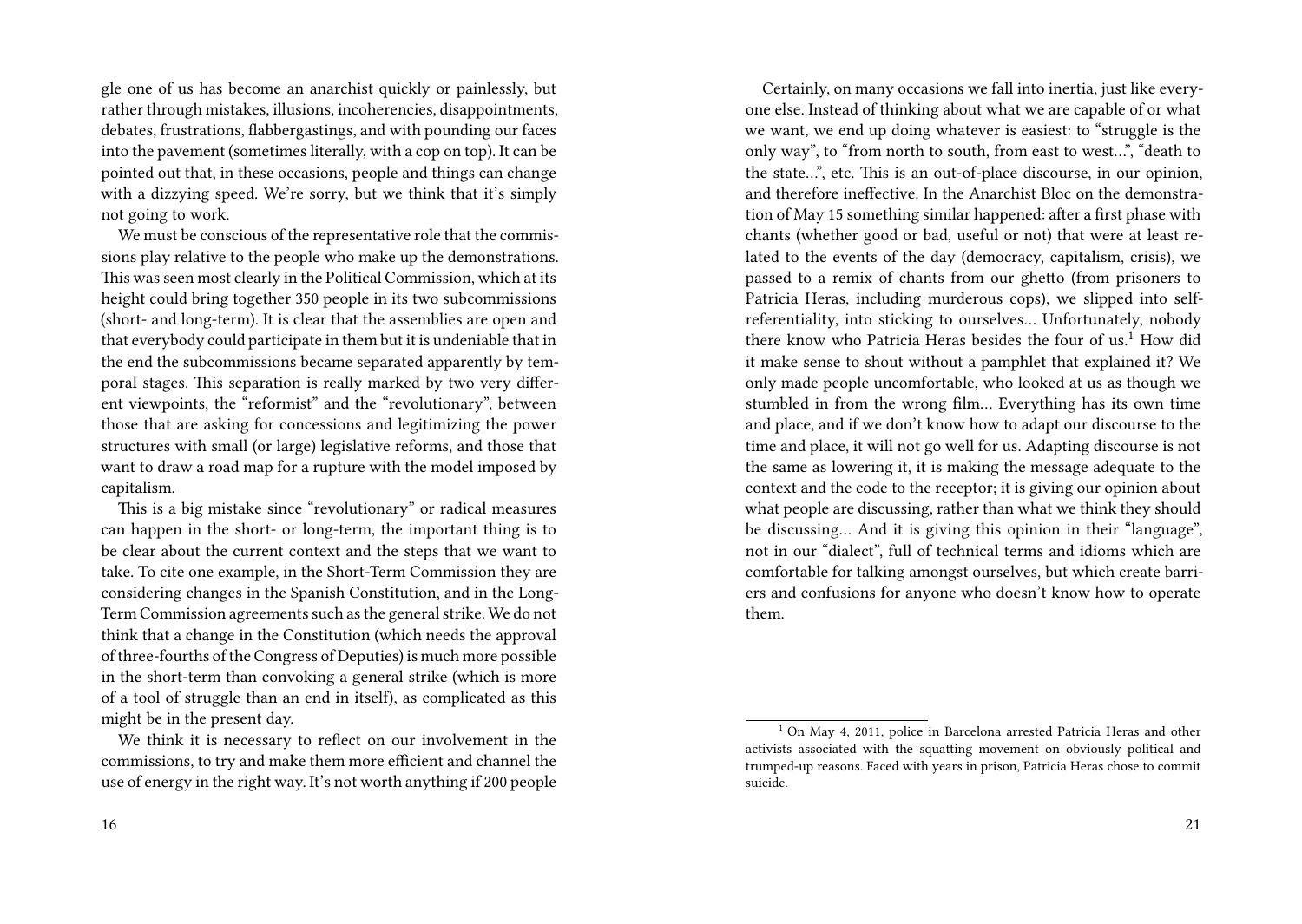To complement this practical contribution we must also contribute our point of view and our discourse, once again without falling into maximalisms such as "Revolution Now!" or anything like that.

As we see it, to work for people to take up our discourse is not, and should not be, to go and harp on about our life-long anarchist principles and slogans. These slogans, in our opinion, would be out of order. Not because they do not make sense or aren't true, but because they are not in the wave of what is happening, they are out of the context. This is like if you are speaking with a coworker about soccer and another one comes and starts talking about somethingor-another, maybe the plot of an Iranian film, it wouldn't make any sense. Does this mean that we should abandon anarchism and become democrats? Of course not. Should we hide? No. Should we display for the world that we're anarchists? For us, this doesn't make any sense if it doesn't go beyond "being an anarchist". To call yourself an anarchist means nothing in itself, it says nothing: neither good, nor bad. In our opinion it is not about either hiding ourselves or putting ourselves on display, but about practicing anarchism in a particular context. For example: of all the chants that some of us or our comrades chanted on one of the first days of in Sol only a couple of slogans extended even minimally beyond our circle: "The people united, function without parties" and "A, anti, anticapitalists". Why? Not because the chants are a big deal, which they are not, nor because they are ingenious, which they also aren't; we think that it was because, in that moment and in that space, they were chants that touched at least part of the people that were there. Whether we like it or not, the people there were not against the national police, nor did they want to smash the State… the work goes much deeper… If we limit ourselves to chanting or proposing decontextualized slogans in the assemblies, we are falling into pure and simple (in the worst sense of the word) propaganda, instead of participating.

with a "similar" outlook come together and mark a course that is totally unacceptable for this movement (as of today) and then let the short-term demands be a plea for strengthening the welfare state… In this reflection we need to criticize ourselves and directly consider acceptable short- and long-term proposals which put us on the road or help us take steps to a real social revolution, that is, if we don't starve ourselves as a group of people who are above the moment. We need to display a certain intelligence and make a real calculation of the illusion of change that is in the air these days in the Puerta del Sol, to see if between us we can get this change to go a bit further than four quick fixes in the façade of democracy.

So, what options do we have?

It's clear that many of us have considered doing something, or have found themselves doing it almost without realizing it, that we could call "lowering the discourse", that is, sweetening our proposals to see if a spoonful of sugar helps them down. For example, playing a cynical semantic confusion-ism by speaking of "direct democracy" instead of "anarchy", putting up with everything that we have to put up with to keep history in time, etc., etc.

Another option is to abandon the field as reformist. As we see it this is simply absurd. Basically because neither in the current moment nor throughout history do revolutionary movements arise out of nothing or emerge by themselves; it is the revolutionaries and the events themselves that with their force and tenacity are sometimes able to pull the social movements from being the reserve of parties and opportunists.

Although we will talk about this further on, we want to be clear that our idea is not to convert the May 15 movement into a mass "revolutionary movement", something just as absurd as believing that anarchy will come tomorrow if we wish for it hard enough. Nor are we saying that we need to be there until the end. For us its clear that, if we don't do things right, at a certain moment we will have to leave or, just as likely, we will be driven out. But it seems obvious that this moment hasn't arrived yet, that there are still